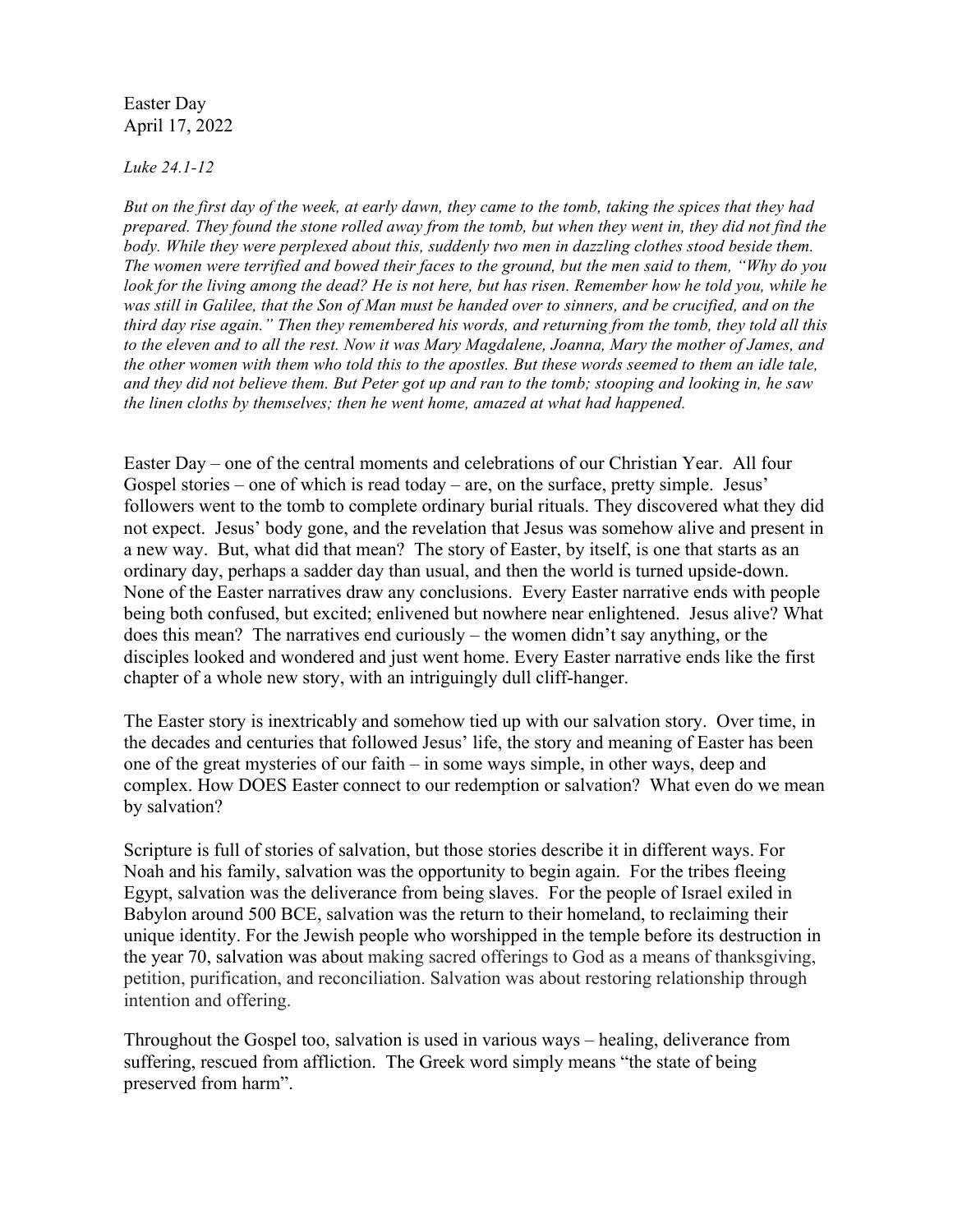In Christian theology, despite a strong tendency to over-focus on blood and sacrificial language, it is important to remember that salvation is connected to Easter, far more than Good Friday. It is one of the more troubling parts of our inherited liturgical language that sacrifice, penalty and punishment are the dependent metaphors.

On Good Friday, we remember that Jesus was executed. (We sometimes neutralize this by saying 'when Jesus died on the cross' but really, we need to name it for what it is and acknowledge that he didn't just die, he was executed.)

If our salvation was only dependent on Jesus' execution, and a belief in substitutionary atonement (which is the idea that someone or something has to be killed to pay for the sins of others), then salvation would have been accomplished on Good Friday. If the satisfaction of salvation was an innocent death, then there would be no need of Easter. But, and this is important - we are not saved by an act of violence. That metaphor is pervasive in our culture, and has been for centuries, but it is one of the most damaging myths in Christian theology that we need to address. Perhaps more than we can do in this moment. But, I wonder if the myth of redemptive violence might be a good subject to explore in greater depth, perhaps in an upcoming book study?

Meanwhile, returning to the understanding of salvation in scripture - the common spiritual thread in all of these stories of salvation is *reconnection* – with identity, with home, with community, with wholeness. To reconnect, in humility, with God.

Easter is central to salvation because it tells us that death is not the end. The ultimate harm that we can come to is perhaps our death, but it also might be the countless sufferings, endings, griefs and destruction that our lives can hurl at us. In the moment of dawn, when the darkness still surrounds us, we see that glimmer of light. Easter says 'take heart, it is not the end, redemption is possible'. Redemption is that moment when the disciples realized that the anguish of Jesus' death on the cross was not the termination of this vision for what is possible. God reached them beyond their own fear, brokenness and shame. Good Friday was an ending. Easter was and is a beginning.

Salvation comes from God, even as it involves our response.

Theologian Marcus Borg points this out in his book "The Heart of Christianity". He says: 'If the slaves in Egypt had not responded to the message that God was liberating them, their story would have ended there. If the exiles in Babylon had not set foot on their journey of return, they would not have returned to become a nation. If Blind Bartimaeus had not called out "Son of David, have compassion on me", he would not have been healed. Without our response, little or nothing will change in our lives or in the life of the world. Salvation is the work of God, and yet we must respond."

 You are here, (either listening in church, watching on line or reading this later in the week), not to be passive spectators to a story, but to respond with your heartfelt "yes" to the possibility of redemption in the world, to allow God's resurrection to bring you back to life. You are here to remember that you are Easter people, who, despite adversity, suffering, brokenness, woundedness, know that redemption is both gift of God, and your sacred purpose.